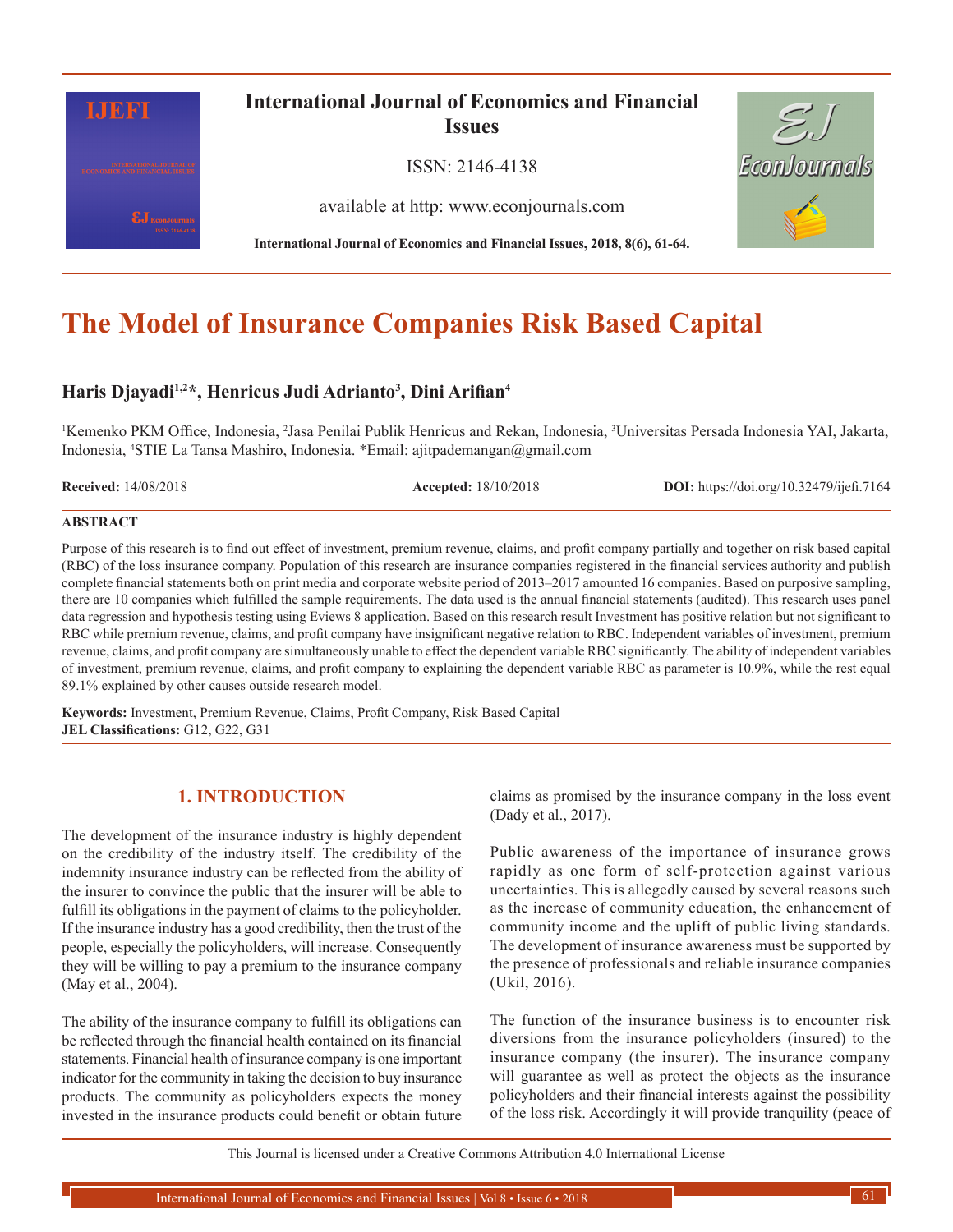mind) for the insured (users of insurance services) towards the possibility of the loss risk (Ramasamy et al., 2012).

The terms of bearing risks by an insurance company will be associated to the financial health of the company. The government, as a regulator acted in conforming the developments, take place in the national insurance industry and make a comprehensive adjustment to the provisions on the financial health of insurance companies and reinsurance companies in Indonesia. This is determined by value of risk based capital (RBC) stipulated in regulation of the minister of finance No. 53/PMK.10/2012. According to minister of finance regulation no. 53/PMK.10/2012, it is explained that insurance companies are required to maintain the lowest solvency target target of 120% of risk-based minimum capital (Siahaan et al., 2016).

## **2. LITERATURE REVIEW**

Investment in insurance business is fund collected from premium payment for payment of claim on risk in the future. The insurance industry, as one of the financial institutions managing public funds in large numbers, depends on the success of managing in an effort to realize the company's goals. In insurance companies, an investment is very important to maintain the financial health of companies to solvency level maintained, meaning able to meet its obligations and operating costs (Effendi et al., 2017).

Premiums are the obligation of a customer or policy holder in paying a fee to an insurance company in accordance with an agreed agreement as has been made in the contract. For the purpose of indemnifying or substituting a loss, a loss occurs to the policyholder or customer (Dady et al., 2017).

Claims are entitlements submitted by the insured to the insurance company for losses suffered as a result of the loss or damage of an insured property. Claims are compensation paid or liabilities to the insured or ceding company as the insured object of insurance, including approved claims, claims in progress, claims incurred but not reported, and settlement charges, recognized as claims expense at the time an obligation arises to fulfill the claim in respect of the incurred loss (Dady et al., 2017).

Profit is the value of a company's financial achievements and the ability of the company's ability to run its operations optimally. Measurement of profit is not only important for determining company performance but also important as information for profit sharing and investment policy determination (Mousavi, et al., 2012).

The results of (Grégoire et al., 2015) found that solvency oversight should also consider each account, not only endogenous factors (good management, good estimation of technical reserves, etc.) but also exogenous factors (rate of return, unemployment rate and others) and the uniqueness of individual market insurance countries. The results of (Rampini and Viswanathan, 2013) found that RBC systems are somehow useful when used by regulators in combination with more accurate screening systems and that pressure politics on increasing RBCs cause relatively low accuracy of RBC formulas.

(Jacques and Nigro, 1997) provides an empirical analysis between insurer and insurer with insignificant RBC. The study concluded that half of the insurance companies that eventually went bankrupt were insurance companies that had low RBC values. Meanwhile, according to the results of research from (El-Sayed Ebaid, 2009) found that the RBC value obtained by the company can not only be interpreted by the size of the number. Indeed, the low value of RBC suggests that the insurance company has a poor performance although the high value of RBC also not necessarily indicates that the company is the best. The reality of Risk Based Capital RBC value of most insurance companies is much higher than the applicable provisions which only amounted to 120%.

Similar research was also conducted by (Fama & French, 2004) which in his research found that the premium income had a positive effect on RBC, while the claim load had a negative effect on RBC. The same result also obtained by (El-Sayed Ebaid, 2009) which her research found that profit have positive effect to RBC.

Results contrary to previous research above obtained by (Fama & French, 2004). Her research found that premium income has a negative effect on RBC. The same result was also obtained by (Gauthier et al., 2012). Her research mentioned that the profit and the ratio of investment returns negatively affect towards RBC. Another research result also obtained by (Dady et al., 2017) that claimed have a positive effect on RBC.

## **3. METHODOLOGY**

This research uses quantitative research methods that is an objective research approach, including the collection and analysis of quantitative data and using statistical testing methods. The analysis used in this study is multiple regression analysis to test the premium income, the ratio of investment return and claims to RBC. Year of research used is 2012 until 2016 with the object of research that is insurance company loss.

The population in this study are insurance companies registered in the financial services authority and publish financial statements both on print media and corporate website period of 2013–2017. The sample in this study obtained the number of sample objects in accordance with certain criteria are 10 insurance companies registered in the financial services authority. Based on the time of collection this study uses data pooling because the company studied more than one and the period of the company >1 year.

This study uses secondary data that is data obtained from financial reports published and published on print media and corporate website. While the source of data used in the study obtained from clipping financial statements of loss insurance companies and downloaded from the website of the loss insurance companies during 2013–2017 periods. Data collection method that is done in this research is documentation method, that is data obtained from various documents or literature related to the problem under study. After documentation is collected, selected and then processed.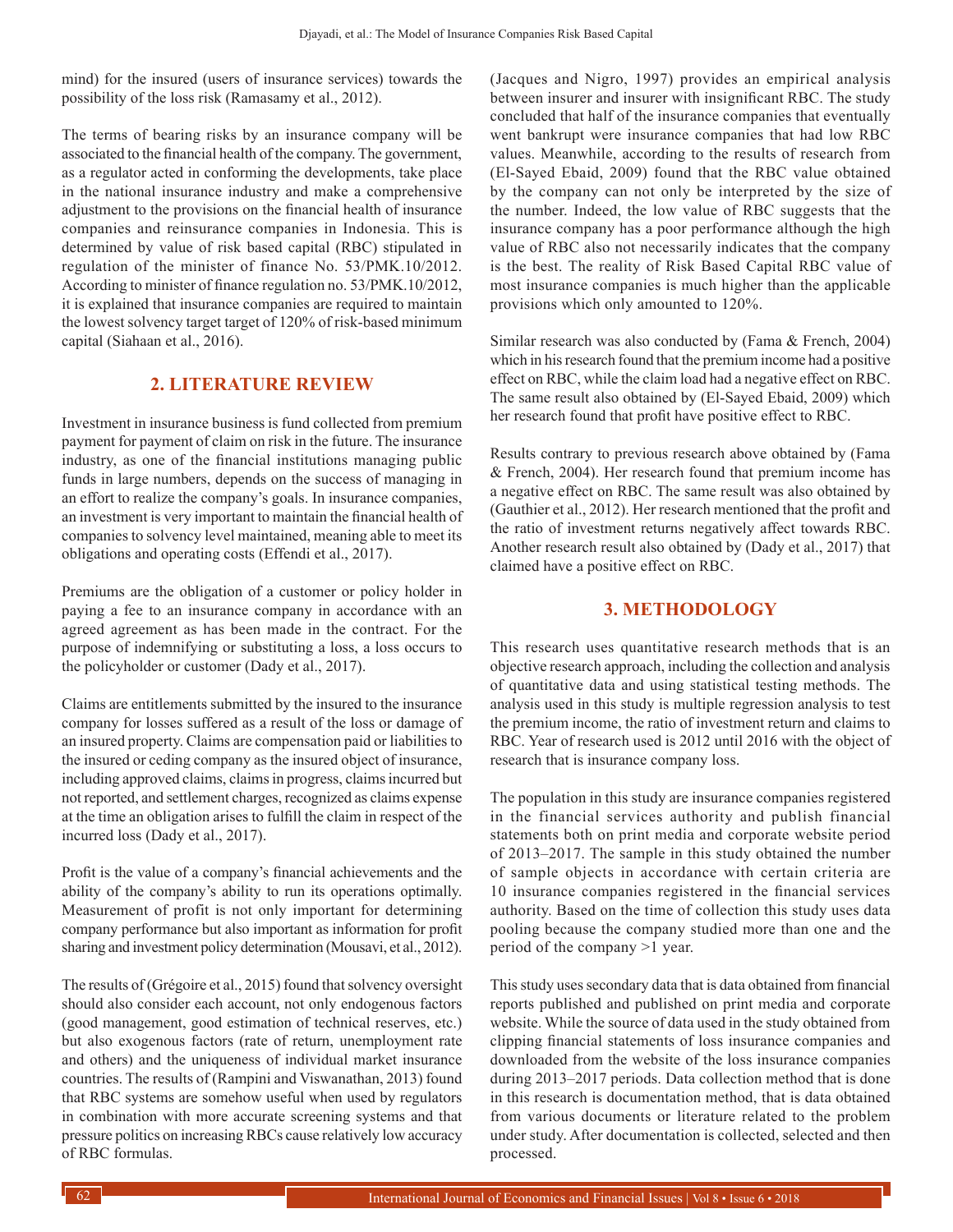## **4. RESULTS AND DISCUSSION**

Based on the results of the study, variable premium income, claims, and company profits have a negative relationship that is not significant to RBC. While the investment results have a positive relationship that is not against RBC in national private insurance companies in Indonesia. The results of testing between the dependent variables and independent variables can be analyzed in the following discussion:

#### **4.1. Effect of Investment Results on RBC**

Investment Results are the results of the company's operations from investing in or placing assets, either in the form of assets or funds, in something that is expected to provide income results or will increase its value in the future. Investment expenditures made by managers must have taken into account the return that will be received and it will definitely choose the most profitable option for the company (Lehner, 2013; Rampini and Viswanathan, 2013; Wetzel, 1983).

Based on the results of the regression analysis it turns out that the investment yield variable has a non-significant positive relationship to RBC in the national private insurance company in Indonesia (amounting to 1.999429 with  $P = 0.0516 > 0.05$ ). This positive relationship is in accordance with the first hypothesis that investment returns have a positive and significant effect on RBC on national private insurance companies in Indonesia. This third hypothesis refers to the accounting theory that a large investment will increase the investment asset in the balance sheet and will affect the calculation of the level of solvency in the permitted wealth. This is also in accordance with minister of finance regulation No. 53/PMK.10/2012 so that this theory is possible to influence the amount of RBC. It's just that different investment placements in each investment instrument will affect BTSM, namely on schedule A about wealth management failure, where each investment instrument has different factors in the calculation according to the level of risk, so the greater the risk, the greater the amount of deviation which causes a decrease in RBC.

### **4.2. Effect of Premium Income on RBC**

Premium is a payment of a sum of money made by the insured to the insurer to replace a loss, damage, or loss of expected profit due to the emergence of an agreement on the transfer of risk from the insured to the insurer (transfer of risk). The amount of the premium is determined from the results of the risk selection carried out by the underwriter or after the company has made a risk selection at the request of the prospective insured. Thus the prospective insured will pay the insurance premium in accordance with the level of risk for each condition.

Based on the results of variable regression analysis, the premium has a significant negative effect on RBC on national private insurance companies in Indonesia ( $-1.262971$  with a P = 0.2131). The results of this test are not in accordance with the second hypothesis, namely the premium has a positive and significant effect on RBC on national private insurance companies in Indonesia. Then it is not in line with the concept of income accounting theory, namely the size of the premium income will affect the size of the investment in the insurance company. The amount of investment will increase the investment assets in the balance sheet which will affect the calculation of the level of solvency on the permitted wealth in accordance with the regulation of the minister of finance No. 53/PMK.10/2012 and can affect the amount of RBC.

The negative effect on RBC can be caused by several factors. One of these factors is the large number of claims that occur. Increasing the amount of premiums obtained will not mean much if followed by an increase in the number of claims. This is because the claim is a company burden so that even though the company records an increase in premiums but on the other hand it also receives a claim that is large enough that the revenue will be transferred to finance the claim. Thus the premium has a direct negative relationship to RBC at national private insurance companies in Indonesia (Fama and French, 2004).

#### **4.3. Effect of Claims on RBC**

Claim is the submission of rights made by the insured to the guarantor to obtain his rights in the form of coverage for losses based on the agreement or contract that has been made. Based on the results of regression analysis, the claim variable has a negative and significant influence on asset growth in private loss insurance companies in Indonesia (−1.232631 with a  $P = 0.2241$ , which means that the increase in claims will be related to the decrease in RBC loss insurance. Negative sign (-) shows a relationship that is inversely proportional between claims with RBC.

The results of this test are somewhat in accordance with the third hypothesis that claims have a negative and significant effect on RBC national insurance insurance in Indonesia. Also in line with the minister of finance regulation No. 53/PMK.10/2012 in the formation of claim reserves for types of loss insurance must meet the following conditions for reserves of claims that are still in the process of completion, calculated based on a reasonable estimate of claims that have occurred and have been reported but are still in the process of completion, the following insurance loss assessment service fee, deducted by claim expense which will be the part of the reinsurer. The amount of claim reserves will affect the amount of liabilities will increase the liability on the balance sheet that will affect the calculation of the small level of solvency, namely the permissible wealth in accordance with the Regulation of the Minister of Finance No. 53/PMK.10/2012 and can affect the small size of RBC. In addition, claims are also calculated on the BTSM on schedule C, which is the claim burden incurred and the estimated claim burden where there is a multiplier factor for each area that will increase the amount of deviation, this will reduce RBC (Dady et al., 2017).

#### **4.4. Effect of Company Profit on RBC**

Profit is the profit obtained by the company after experiencing the elimination process of several component which form it including income and expenses in a certain period. Based on the results of regression analysis the profit variable has a negative and significant influence on asset growth in private loss insurance companies in Indonesia (amounting to  $-0.209701$  with a P = 0.8348, which means the increase in claims will be related to the decrease in